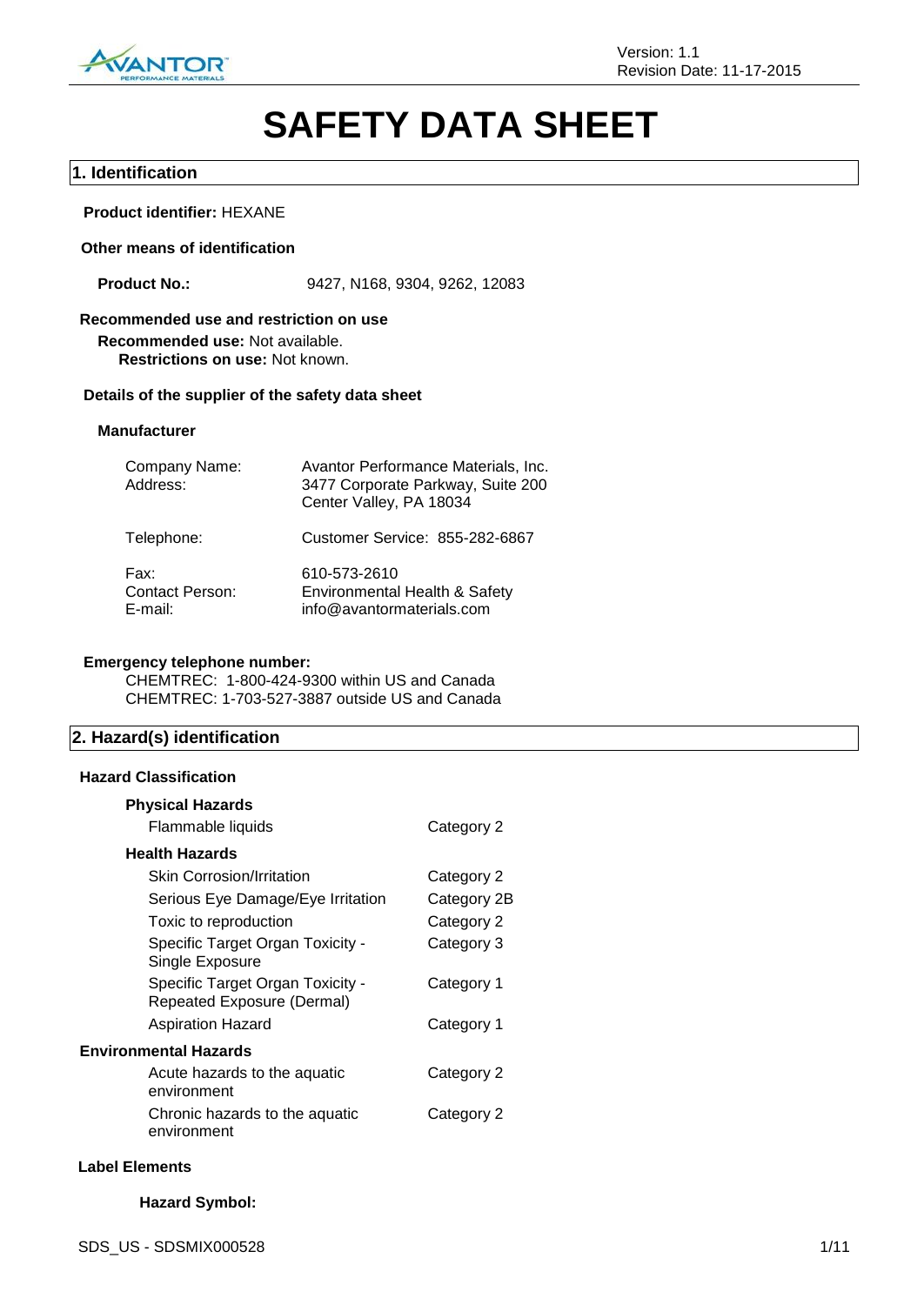

| <b>Signal Word:</b>                            | Danger                                                                                                                                                                                                                                                                                                                                                                                                                                                                                                                                                                                                                                                                                                                                                                                                                  |
|------------------------------------------------|-------------------------------------------------------------------------------------------------------------------------------------------------------------------------------------------------------------------------------------------------------------------------------------------------------------------------------------------------------------------------------------------------------------------------------------------------------------------------------------------------------------------------------------------------------------------------------------------------------------------------------------------------------------------------------------------------------------------------------------------------------------------------------------------------------------------------|
| <b>Hazard Statement:</b>                       | Highly flammable liquid and vapor.<br>Causes skin irritation.<br>Causes eye irritation.<br>Suspected of damaging fertility or the unborn child.<br>May cause respiratory irritation.<br>May cause drowsiness or dizziness.<br>Causes damage to organs through prolonged or repeated exposure.<br>May be fatal if swallowed and enters airways.<br>Toxic to aquatic life with long lasting effects.                                                                                                                                                                                                                                                                                                                                                                                                                      |
| <b>Precautionary</b><br><b>Statement</b>       |                                                                                                                                                                                                                                                                                                                                                                                                                                                                                                                                                                                                                                                                                                                                                                                                                         |
| <b>Prevention:</b>                             | Obtain special instructions before use. Do not handle until all safety<br>precautions have been read and understood. Keep away from heat, hot<br>surfaces, sparks, open flames and other ignition sources. No smoking.<br>Keep container tightly closed. Ground and bond container and receiving<br>equipment. Use explosion-proof electrical/ventilating/lighting/equipment.<br>Use only non-sparking tools. Take precautionary measures against static<br>discharge. Wear protective gloves/protective clothing/eye protection/face<br>protection. Do not breathe dust/fume/gas/mist/vapors/spray. Use only<br>outdoors or in a well-ventilated area. Wash thoroughly after handling. Do<br>not eat, drink or smoke when using this product. Avoid release to the<br>environment.                                     |
| <b>Response:</b>                               | In case of fire: Use water spray, foam, dry powder or carbon dioxide for<br>extinction. IF exposed or concerned: Get medical advice/attention. IF<br>INHALED: Remove person to fresh air and keep comfortable for breathing.<br>Call a POISON CENTER or doctor/physician if you feel unwell. IF ON SKIN<br>(or hair): Take off immediately all contaminated clothing. Rinse skin with<br>water/shower. If skin irritation occurs: Get medical advice/attention. Take off<br>contaminated clothing. IF IN EYES: Rinse cautiously with water for several<br>minutes. Remove contact lenses, if present and easy to do. Continue<br>rinsing. If eye irritation persists: Get medical advice/attention. IF<br>SWALLOWED: Immediately call a POISON CENTER or doctor/physician.<br>Do NOT induce vomiting. Collect spillage. |
| Storage:                                       | Keep container tightly closed. Store locked up. Store in a well-ventilated<br>place. Keep cool.                                                                                                                                                                                                                                                                                                                                                                                                                                                                                                                                                                                                                                                                                                                         |
| Disposal:                                      | Dispose of contents/container to an appropriate treatment and disposal<br>facility in accordance with applicable laws and regulations, and product<br>characteristics at time of disposal.                                                                                                                                                                                                                                                                                                                                                                                                                                                                                                                                                                                                                              |
| hazards which do not<br>in GHS classification: | None.                                                                                                                                                                                                                                                                                                                                                                                                                                                                                                                                                                                                                                                                                                                                                                                                                   |

## **3. Composition/information on ingredients**

**Other result**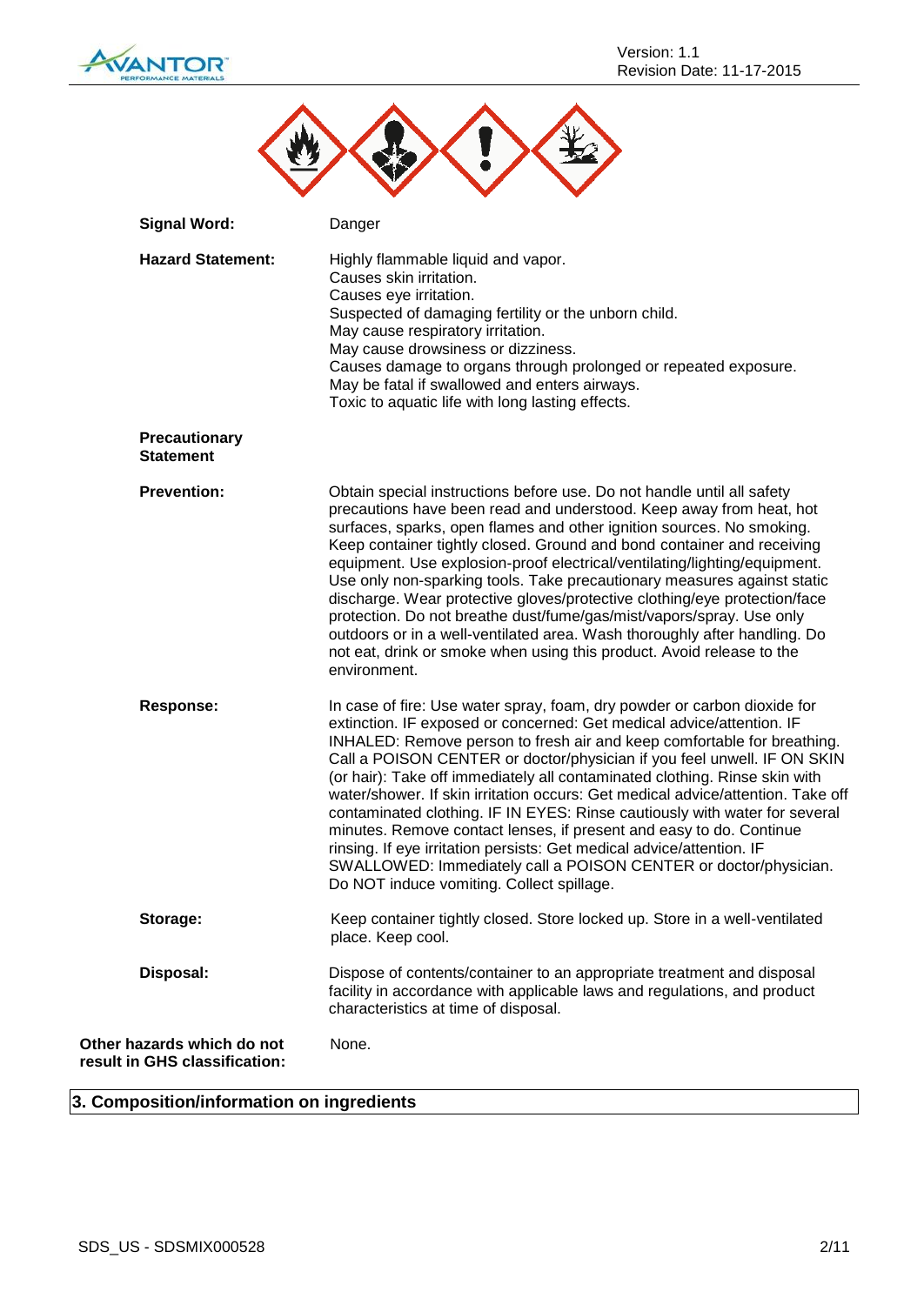

## **Mixtures**

| <b>Chemical Identity</b>                                               | Common name and<br>synonyms                            | <b>CAS number</b> | Content in percent (%)*                                                                                                                                                                                                                                                                          |
|------------------------------------------------------------------------|--------------------------------------------------------|-------------------|--------------------------------------------------------------------------------------------------------------------------------------------------------------------------------------------------------------------------------------------------------------------------------------------------|
| <b>HEXANE</b>                                                          |                                                        | 110-54-3          | 95 - 99%                                                                                                                                                                                                                                                                                         |
| METHYLCYCLOPENTANE                                                     |                                                        | 96-37-7           | $1 - 5%$                                                                                                                                                                                                                                                                                         |
|                                                                        |                                                        |                   | * All concentrations are percent by weight unless ingredient is a gas. Gas concentrations are in percent by volume.                                                                                                                                                                              |
|                                                                        |                                                        |                   |                                                                                                                                                                                                                                                                                                  |
| 4. First-aid measures                                                  |                                                        |                   |                                                                                                                                                                                                                                                                                                  |
| <b>General information:</b>                                            | to the doctor in attendance.                           |                   | Get medical advice/attention if you feel unwell. Show this safety data sheet                                                                                                                                                                                                                     |
| Ingestion:                                                             | get into the lungs.                                    |                   | Call a physician or poison control center immediately. Do NOT induce<br>vomiting. If vomiting occurs, keep head low so that stomach content doesn't                                                                                                                                              |
| Inhalation:                                                            | provide artificial respiration. Get medical attention. |                   | Move to fresh air. If breathing is difficult, give oxygen. If breathing stops,                                                                                                                                                                                                                   |
| <b>Skin Contact:</b>                                                   | contaminated shoes.                                    |                   | Immediately flush with plenty of water for at least 15 minutes while<br>removing contaminated clothing and shoes. Get medical attention. Wash<br>contaminated clothing before reuse. Destroy or thoroughly clean                                                                                 |
| Eye contact:                                                           | remove contact lenses. Get medical attention.          |                   | Immediately flush with plenty of water for at least 15 minutes. If easy to do,                                                                                                                                                                                                                   |
| Most important symptoms/effects, acute and delayed                     |                                                        |                   |                                                                                                                                                                                                                                                                                                  |
| <b>Symptoms:</b>                                                       | Narcotic effect.                                       |                   | May be fatal if swallowed. Irritating to eyes, respiratory system and skin.                                                                                                                                                                                                                      |
| Indication of immediate medical attention and special treatment needed |                                                        |                   |                                                                                                                                                                                                                                                                                                  |
| <b>Treatment:</b>                                                      | Treat symptomatically. Symptoms may be delayed.        |                   |                                                                                                                                                                                                                                                                                                  |
| 5. Fire-fighting measures                                              |                                                        |                   |                                                                                                                                                                                                                                                                                                  |
| <b>General Fire Hazards:</b>                                           | spray to keep fire-exposed containers cool.            |                   | Cool containers exposed to flames with water until well after the fire is out.<br>Move containers from fire area if you can do so without risk. Use water                                                                                                                                        |
| Suitable (and unsuitable) extinguishing media                          |                                                        |                   |                                                                                                                                                                                                                                                                                                  |
| <b>Suitable extinguishing</b><br>media:                                | Water spray, foam, dry powder or carbon dioxide.       |                   |                                                                                                                                                                                                                                                                                                  |
| <b>Unsuitable extinguishing</b><br>media:                              |                                                        |                   | Do not use water jet as an extinguisher, as this will spread the fire.                                                                                                                                                                                                                           |
| Specific hazards arising from<br>the chemical:                         | resulting in flammability hazard.                      |                   | Vapors may cause a flash fire or ignite explosively. Vapors may travel<br>considerable distance to a source of ignition and flash back. Heat may<br>cause the containers to explode. Can be ignited easily and burns<br>vigorously. Vapor from the solvent may accumulate in container headspace |

**Special protective equipment and precautions for firefighters**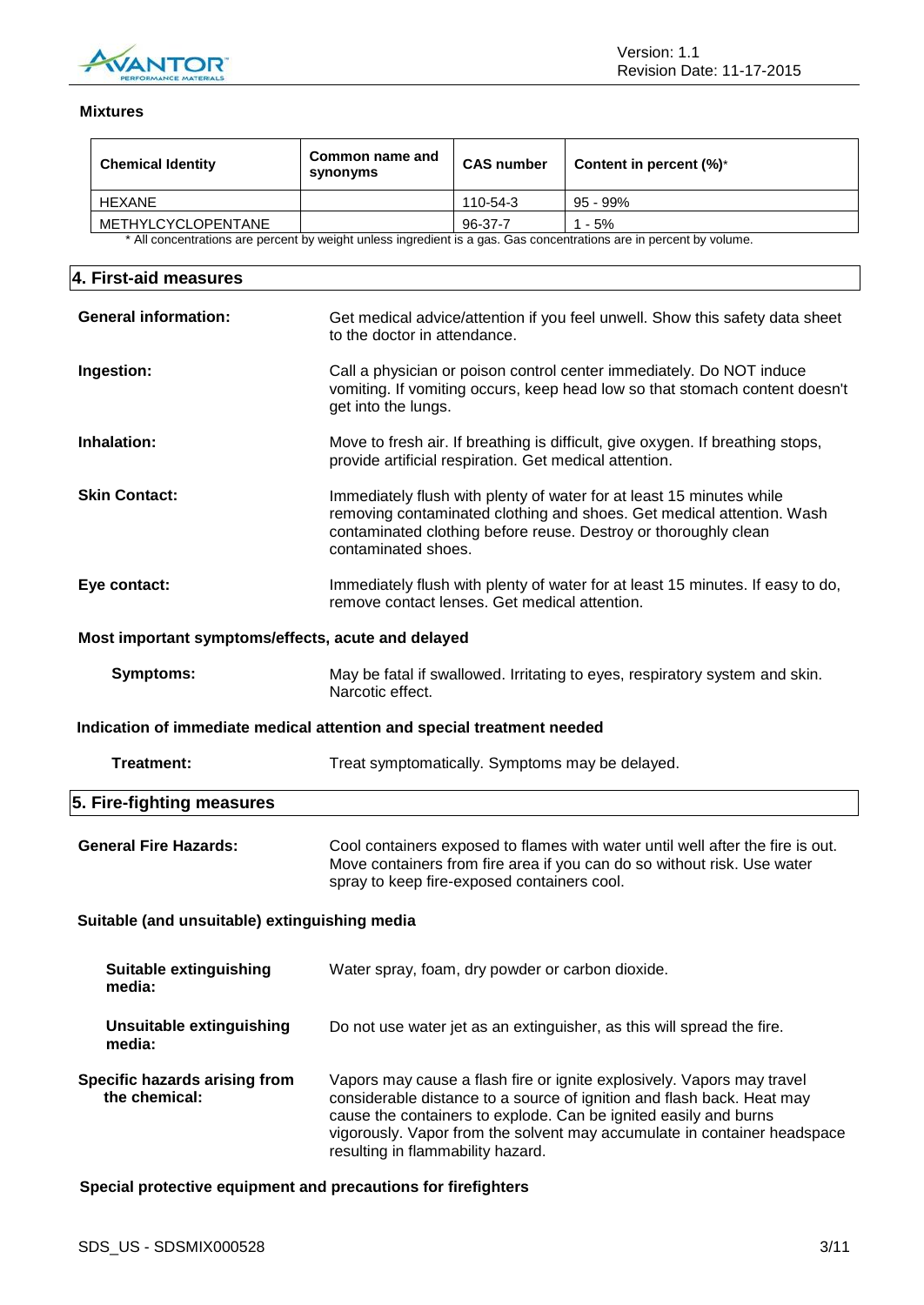

| <b>Special fire fighting</b><br>procedures:                                | Highly flammable liquid and vapour.                                                                                                                                                                                                                                                                                                                               |
|----------------------------------------------------------------------------|-------------------------------------------------------------------------------------------------------------------------------------------------------------------------------------------------------------------------------------------------------------------------------------------------------------------------------------------------------------------|
| <b>Special protective equipment</b><br>for fire-fighters:                  | Firefighters must use standard protective equipment including flame<br>retardant coat, helmet with face shield, gloves, rubber boots, and in<br>enclosed spaces, SCBA.                                                                                                                                                                                            |
| 6. Accidental release measures                                             |                                                                                                                                                                                                                                                                                                                                                                   |
| Personal precautions,<br>protective equipment and<br>emergency procedures: | Use personal protective equipment. See Section 8 of the SDS for Personal<br>Protective Equipment. Keep unauthorized personnel away. Ventilate closed<br>spaces before entering them. Do not touch damaged containers or spilled<br>material unless wearing appropriate protective clothing.                                                                       |
| <b>Methods and material for</b><br>containment and cleaning<br>up:         | Eliminate all ignition sources if safe to do so. Stop leak if possible without<br>any risk. Use only non-sparking tools. Absorb spill with vermiculite or other<br>inert material, then place in a container for chemical waste. Clean surface<br>thoroughly to remove residual contamination. Dike far ahead of larger spill<br>for later recovery and disposal. |
| <b>Notification Procedures:</b>                                            | Dike for later disposal. Prevent entry into waterways, sewer, basements or<br>confined areas. Stop the flow of material, if this is without risk. Inform<br>authorities if large amounts are involved.                                                                                                                                                            |

## **Environmental Precautions:** Do not contaminate water sources or sewer. Prevent further leakage or spillage if safe to do so. Avoid discharge into drains, water courses or onto the ground.

## **7. Handling and storage**

**Precautions for safe handling:** DO NOT handle, store or open near an open flame, sources of heat or sources of ignition. Protect material from direct sunlight. Take precautionary measures against static discharges. Use personal protective equipment as required. Avoid breathing mist or vapor. Avoid contact with eyes, skin, and clothing. Do not taste or swallow. Use only with adequate ventilation. Wash hands thoroughly after handling. Do not handle until all safety precautions have been read and understood. Obtain special instructions before use. **Conditions for safe storage,**  Keep away from food, drink and animal feeding stuffs. Keep container

**including any incompatibilities:** tightly closed in a cool, well-ventilated place. Ground container and transfer equipment to eliminate static electric sparks. Comply with all national, state, and local codes pertaining to the storage, handling, dispensing, and disposal of flammable liquids.

## **8. Exposure controls/personal protection**

## **Control Parameters**

## **Occupational Exposure Limits**

| <b>Chemical Identity</b> | type       | <b>Exposure Limit Values</b> |             | <b>Source</b>                             |
|--------------------------|------------|------------------------------|-------------|-------------------------------------------|
| HEXANE                   | TWA        | 50 ppm                       |             | US. ACGIH Threshold Limit Values (2011)   |
|                          | <b>REL</b> | 50 ppm                       | 180 mg/m3   | US. NIOSH: Pocket Guide to Chemical       |
|                          |            |                              |             | Hazards (2010)                            |
|                          | PEL        | 500 ppm                      | 1,800 mg/m3 | US. OSHA Table Z-1 Limits for Air         |
|                          |            |                              |             | Contaminants (29 CFR 1910.1000) (02 2006) |
|                          | TWA        | 50 ppm                       | 180 mg/m3   | US. OSHA Table Z-1-A (29 CFR 1910.1000)   |
|                          |            |                              |             | (1989)                                    |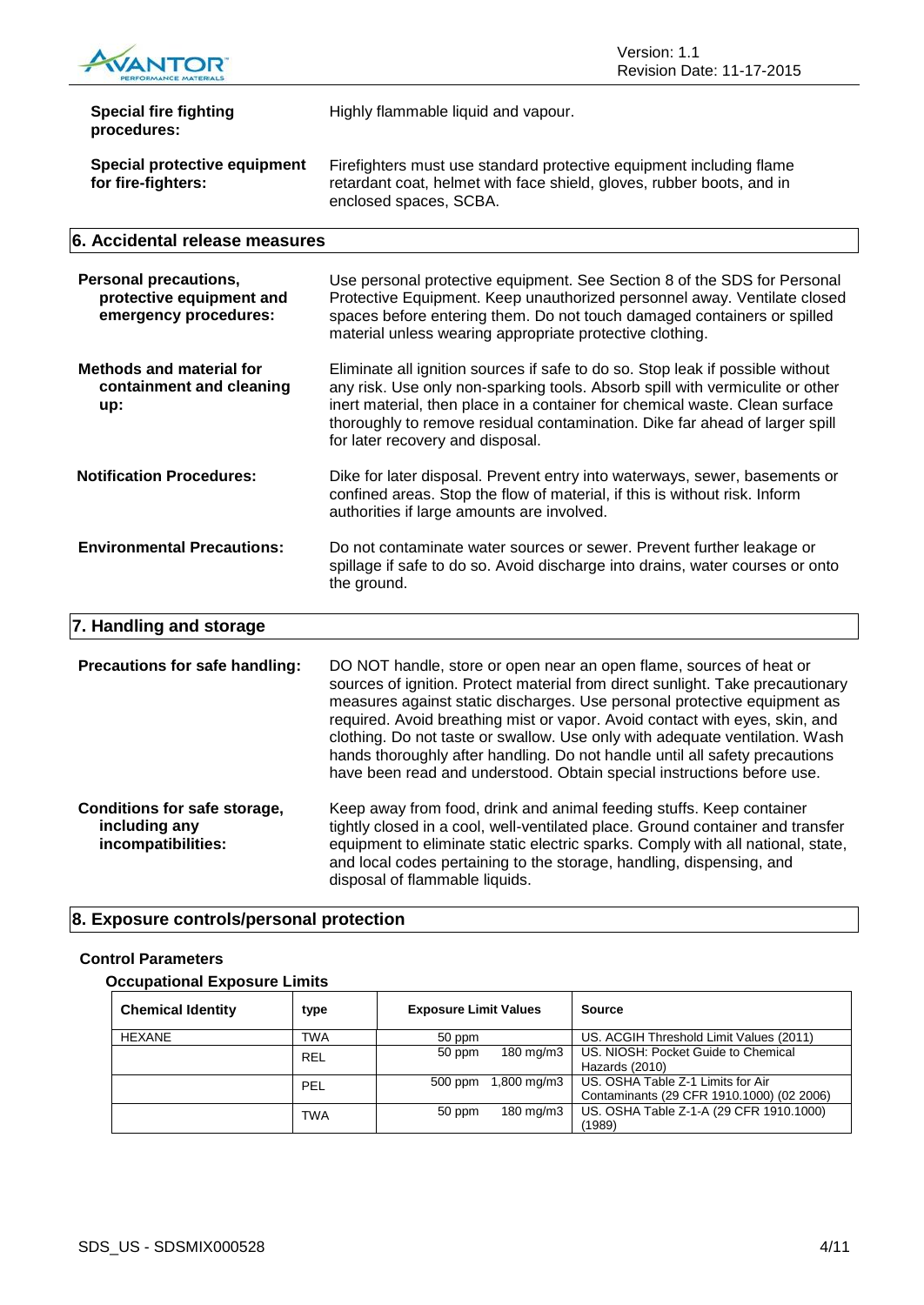

## **Biological Limit Values**

| <b>Chemical Identity</b>                                                                               | <b>Exposure Limit Values</b> | <b>Source</b>       |
|--------------------------------------------------------------------------------------------------------|------------------------------|---------------------|
| HEXANE (2,5-Hexanedion,<br>without hydrolysis: Sampling<br>time: End of shift at end of<br>work week.) | 0.4 mg/l (Urine)             | ACGIH BEL (03 2013) |

#### **Appropriate Engineering Controls**

No data available.

## **Individual protection measures, such as personal protective equipment**

| <b>General information:</b>                       | Good general ventilation (typically 10 air changes per hour) should be used.<br>Ventilation rates should be matched to conditions. If applicable, use<br>process enclosures, local exhaust ventilation, or other engineering controls<br>to maintain airborne levels below recommended exposure limits. If<br>exposure limits have not been established, maintain airborne levels to an<br>acceptable level. An eye wash and safety shower must be available in the<br>immediate work area. |
|---------------------------------------------------|---------------------------------------------------------------------------------------------------------------------------------------------------------------------------------------------------------------------------------------------------------------------------------------------------------------------------------------------------------------------------------------------------------------------------------------------------------------------------------------------|
| <b>Eye/face protection:</b>                       | Wear safety glasses with side shields (or goggles) and a face shield.                                                                                                                                                                                                                                                                                                                                                                                                                       |
| <b>Skin Protection</b><br><b>Hand Protection:</b> | Chemical resistant gloves                                                                                                                                                                                                                                                                                                                                                                                                                                                                   |
| Other:                                            | Wear appropriate clothing to prevent repeated or prolonged skin contact.                                                                                                                                                                                                                                                                                                                                                                                                                    |
| <b>Respiratory Protection:</b>                    | In case of inadequate ventilation use suitable respirator. Chemical<br>respirator with organic vapor cartridge and full facepiece.                                                                                                                                                                                                                                                                                                                                                          |
| Hygiene measures:                                 | Provide eyewash station and safety shower. Always observe good personal<br>hygiene measures, such as washing after handling the material and before<br>eating, drinking, and/or smoking. Routinely wash work clothing to remove<br>contaminants. Discard contaminated footwear that cannot be cleaned.                                                                                                                                                                                      |

## **9. Physical and chemical properties**

## **Appearance**

| <b>Physical state:</b>                                | liquid             |
|-------------------------------------------------------|--------------------|
| Form:                                                 | liquid             |
| Color:                                                | Colorless          |
| Odor:                                                 | Slight             |
| Odor threshold:                                       | No data available. |
| pH:                                                   | No data available. |
| <b>Melting point/freezing point:</b>                  | $-95.0 °C$         |
| Initial boiling point and boiling range:              | 68 °C              |
| <b>Flash Point:</b>                                   | $-23 °C$           |
| <b>Evaporation rate:</b>                              | No data available. |
| Flammability (solid, gas):                            | No data available. |
| Upper/lower limit on flammability or explosive limits |                    |
| Flammability limit - upper (%):                       | 7.7 %(V)           |
| Flammability limit - lower (%):                       | 1.2 %(V)           |
| Explosive limit - upper (%):                          | No data available. |
| Explosive limit - lower (%):                          | No data available. |
| Vapor pressure:                                       | 20.2 kPa           |
| Vapor density:                                        | No data available. |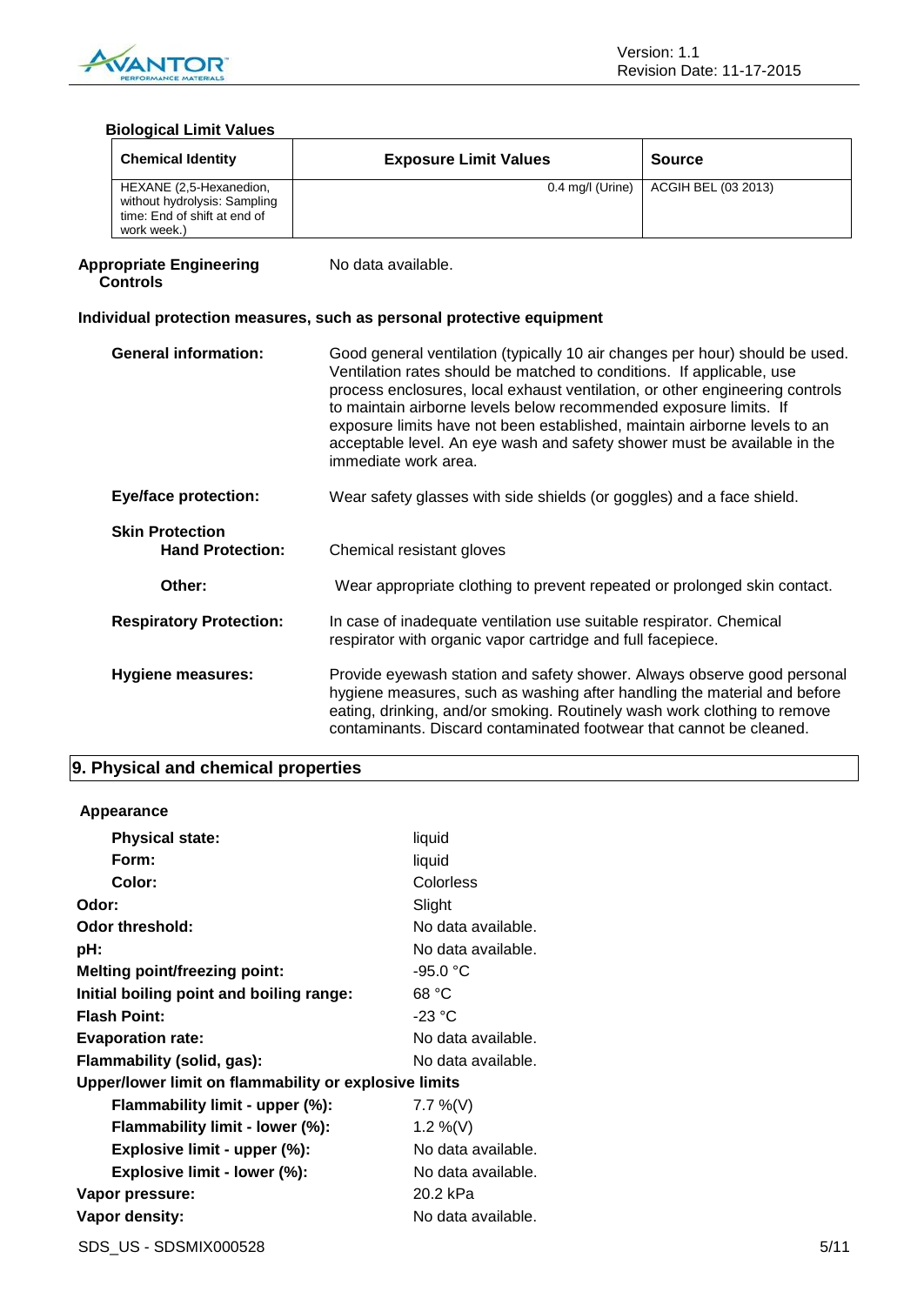

| <b>Relative density:</b>                 | 0.66(20 °C)        |
|------------------------------------------|--------------------|
| Solubility(ies)                          |                    |
| <b>Solubility in water:</b>              | Insoluble in water |
| Solubility (other):                      | No data available. |
| Partition coefficient (n-octanol/water): | No data available. |
| Auto-ignition temperature:               | 224 $^{\circ}$ C   |
| <b>Decomposition temperature:</b>        | No data available. |
| <b>Viscosity:</b>                        | No data available. |
| <b>Other information</b>                 |                    |
| <b>Molecular weight:</b>                 | 86.18 g/mol        |
|                                          |                    |

## **10. Stability and reactivity**

| <b>Reactivity:</b>                                 | No dangerous reaction known under conditions of normal use. |
|----------------------------------------------------|-------------------------------------------------------------|
| <b>Chemical Stability:</b>                         | Material is stable under normal conditions.                 |
| <b>Possibility of hazardous</b><br>reactions:      | Hazardous polymerization does not occur.                    |
| Conditions to avoid:                               | Heat, sparks, flames. Contact with incompatible materials.  |
| <b>Incompatible Materials:</b>                     | Strong oxidizing agents.                                    |
| <b>Hazardous Decomposition</b><br><b>Products:</b> | Thermal decomposition may release oxides of carbon.         |

## **11. Toxicological information**

| Information on likely routes of exposure<br>Ingestion:       | Harmful or fatal if swallowed.                                                   |
|--------------------------------------------------------------|----------------------------------------------------------------------------------|
| Inhalation:                                                  | Harmful if inhaled. May cause irritation to the respiratory system.              |
| <b>Skin Contact:</b>                                         | Causes skin irritation.                                                          |
| Eye contact:                                                 | Causes eye irritation.                                                           |
| Information on toxicological effects                         |                                                                                  |
| Acute toxicity (list all possible routes of exposure)        |                                                                                  |
| Oral<br>Product:<br>Specified substance(s):<br><b>HEXANE</b> | No data available.<br>LD 50 (Rat): 15,800 mg/kg                                  |
| Dermal<br><b>Product:</b>                                    | No data available.<br>Not classified for acute toxicity based on available data. |
|                                                              |                                                                                  |
| <b>Inhalation</b><br><b>Product:</b>                         | No data available.                                                               |
| Specified substance(s):<br><b>HEXANE</b>                     | LC 50 (Rat, 4 h): $<$ 48000 ppm<br>LC 50 (Mouse, 4 h): 48000 ppm                 |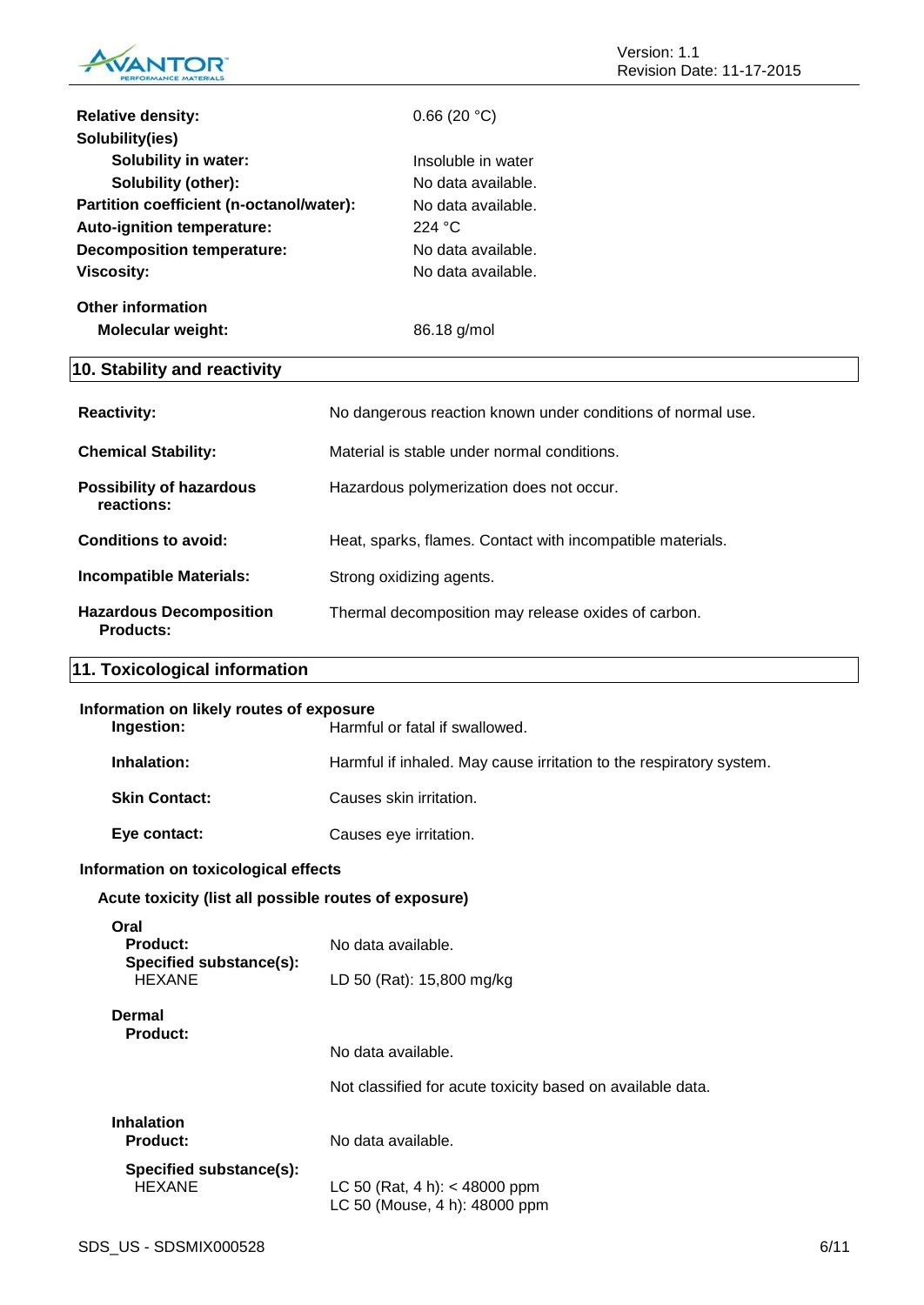

| <b>Repeated dose toxicity</b><br>Product:                                                                                         | No data available.                                           |
|-----------------------------------------------------------------------------------------------------------------------------------|--------------------------------------------------------------|
| <b>Skin Corrosion/Irritation</b><br>Product:                                                                                      | Causes skin irritation.                                      |
| <b>Serious Eye Damage/Eye Irritation</b><br>Product:<br>Causes eye irritation.                                                    |                                                              |
| <b>Respiratory or Skin Sensitization</b><br>Product:                                                                              | Not a skin sensitizer.                                       |
| Carcinogenicity<br>Product:                                                                                                       | This substance has no evidence of carcinogenic properties.   |
| IARC Monographs on the Evaluation of Carcinogenic Risks to Humans:<br>No carcinogenic components identified                       |                                                              |
| No carcinogenic components identified                                                                                             | US. National Toxicology Program (NTP) Report on Carcinogens: |
| US. OSHA Specifically Regulated Substances (29 CFR 1910.1001-1050):<br>No carcinogenic components identified                      |                                                              |
| <b>Germ Cell Mutagenicity</b>                                                                                                     |                                                              |
| In vitro<br>Product:                                                                                                              | No mutagenic components identified                           |
| In vivo<br><b>Product:</b>                                                                                                        | No mutagenic components identified                           |
| <b>Reproductive toxicity</b><br>Product:                                                                                          | Suspected of damaging fertility or the unborn child.         |
| <b>Specific Target Organ Toxicity - Single Exposure</b><br>Product:<br>Narcotic effect. Respiratory tract irritation.             |                                                              |
| <b>Specific Target Organ Toxicity - Repeated Exposure</b><br><b>Product:</b><br>Central nervous system. Peripheral nervous system |                                                              |
| <b>Aspiration Hazard</b><br>Product:                                                                                              | May be fatal if swallowed and enters airways.                |
| Other effects:                                                                                                                    | None known.                                                  |

## **12. Ecological information**

## **Ecotoxicity:**

## **Acute hazards to the aquatic environment:**

| <b>Fish</b><br><b>Product:</b>           | No data available.                                                                                                                                       |      |
|------------------------------------------|----------------------------------------------------------------------------------------------------------------------------------------------------------|------|
| Specified substance(s):                  |                                                                                                                                                          |      |
| <b>HEXANE</b>                            | LC 50 (Fathead minnow (Pimephales promelas), 96 h): 2.101 - 2.981 mg/l<br>Mortality<br>LC 50 (Carp (Leuciscus idus melanotus), 48 h): 210 mg/l Mortality |      |
| <b>Aquatic Invertebrates</b><br>Product: | No data available.                                                                                                                                       |      |
| SDS US - SDSMIX000528                    |                                                                                                                                                          | 7/11 |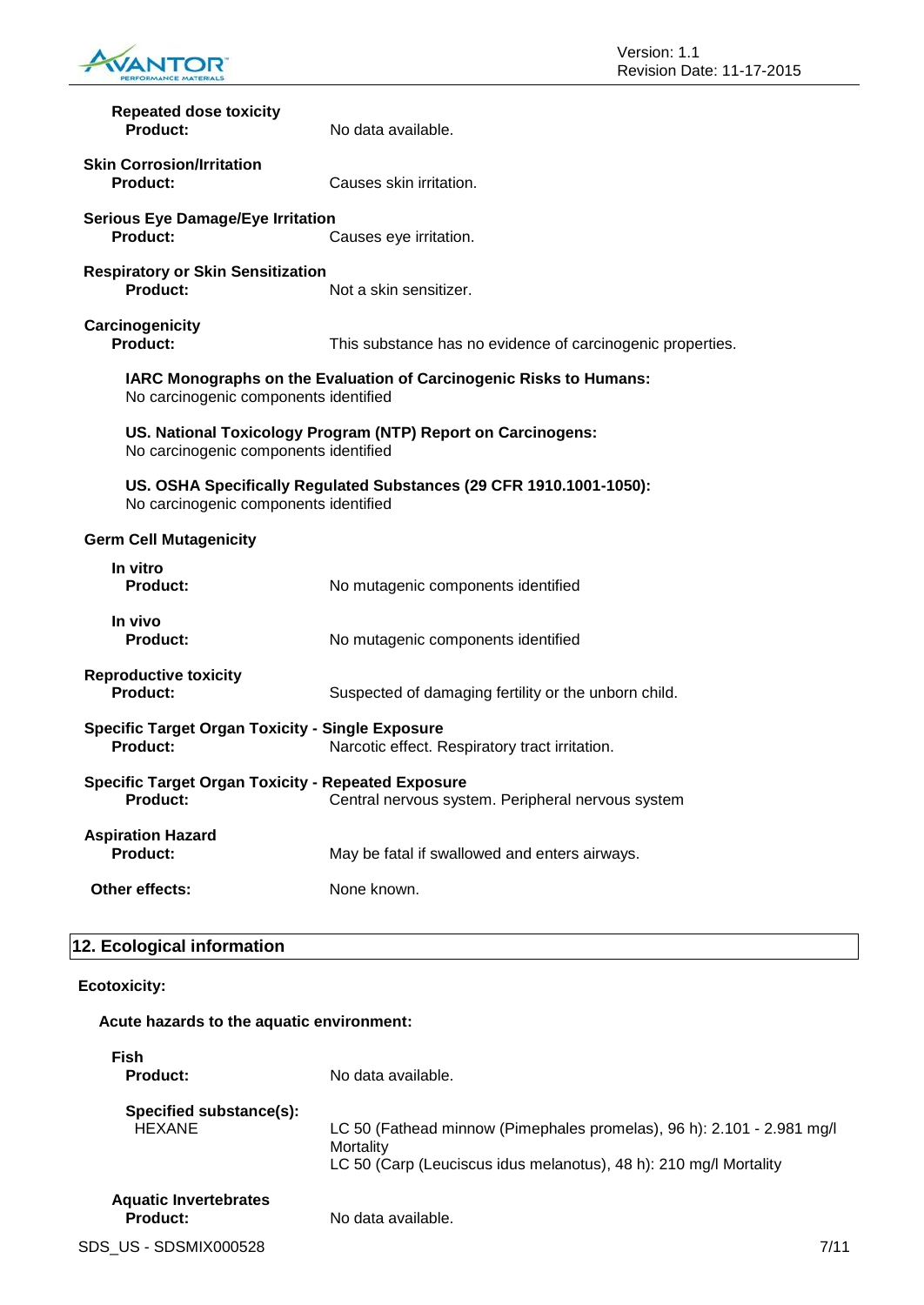

| Specified substance(s):<br><b>HEXANE</b>                                                    | EC 50 (Brine shrimp (Artemia salina), 24 h): 1.36 - 1.66 mg/l Intoxication<br>LC 50 (Water flea (Daphnia magna), 24 h): > 50 mg/l Mortality<br>LC 50 (Water flea (Daphnia magna), 24 h): > 50 mg/l Mortality |
|---------------------------------------------------------------------------------------------|--------------------------------------------------------------------------------------------------------------------------------------------------------------------------------------------------------------|
| Chronic hazards to the aquatic environment:                                                 |                                                                                                                                                                                                              |
| <b>Fish</b><br><b>Product:</b>                                                              | No data available.                                                                                                                                                                                           |
| <b>Aquatic Invertebrates</b><br><b>Product:</b>                                             | No data available.                                                                                                                                                                                           |
| <b>Toxicity to Aquatic Plants</b><br>Product:                                               | No data available.                                                                                                                                                                                           |
| <b>Persistence and Degradability</b>                                                        |                                                                                                                                                                                                              |
| <b>Biodegradation</b><br><b>Product:</b>                                                    | The product is not expected to be biodegradable.                                                                                                                                                             |
| <b>BOD/COD Ratio</b><br><b>Product:</b>                                                     | No data available.                                                                                                                                                                                           |
| <b>Bioaccumulative Potential</b><br><b>Bioconcentration Factor (BCF)</b><br><b>Product:</b> | Bioaccumulation is unlikely to be significant because of the low water<br>solubility of this product.                                                                                                        |
| Partition Coefficient n-octanol / water (log Kow)<br><b>Product:</b>                        | No data available.                                                                                                                                                                                           |
| Specified substance(s):<br><b>HEXANE</b>                                                    | Log Kow: 3.90                                                                                                                                                                                                |
| <b>METHYLCYCLOPENTA</b><br><b>NE</b>                                                        | Log Kow: 3.37                                                                                                                                                                                                |
| <b>Mobility in Soil:</b>                                                                    | The product is insoluble in water and will spread on the water surface.                                                                                                                                      |
| <b>Other Adverse Effects:</b>                                                               | Toxic to aquatic life with long lasting effects.                                                                                                                                                             |
| 13. Disposal considerations                                                                 |                                                                                                                                                                                                              |
| <b>Disposal instructions:</b>                                                               | Discharge, treatment, or disposal may be subject to national, state, or local<br>laws. Residual vapors may explode on ignition; do not cut, drill, grind, or<br>weld on or near this container.              |
| <b>Contaminated Packaging:</b>                                                              | Since emptied containers retain product residue, follow label warnings even<br>after container is emptied.                                                                                                   |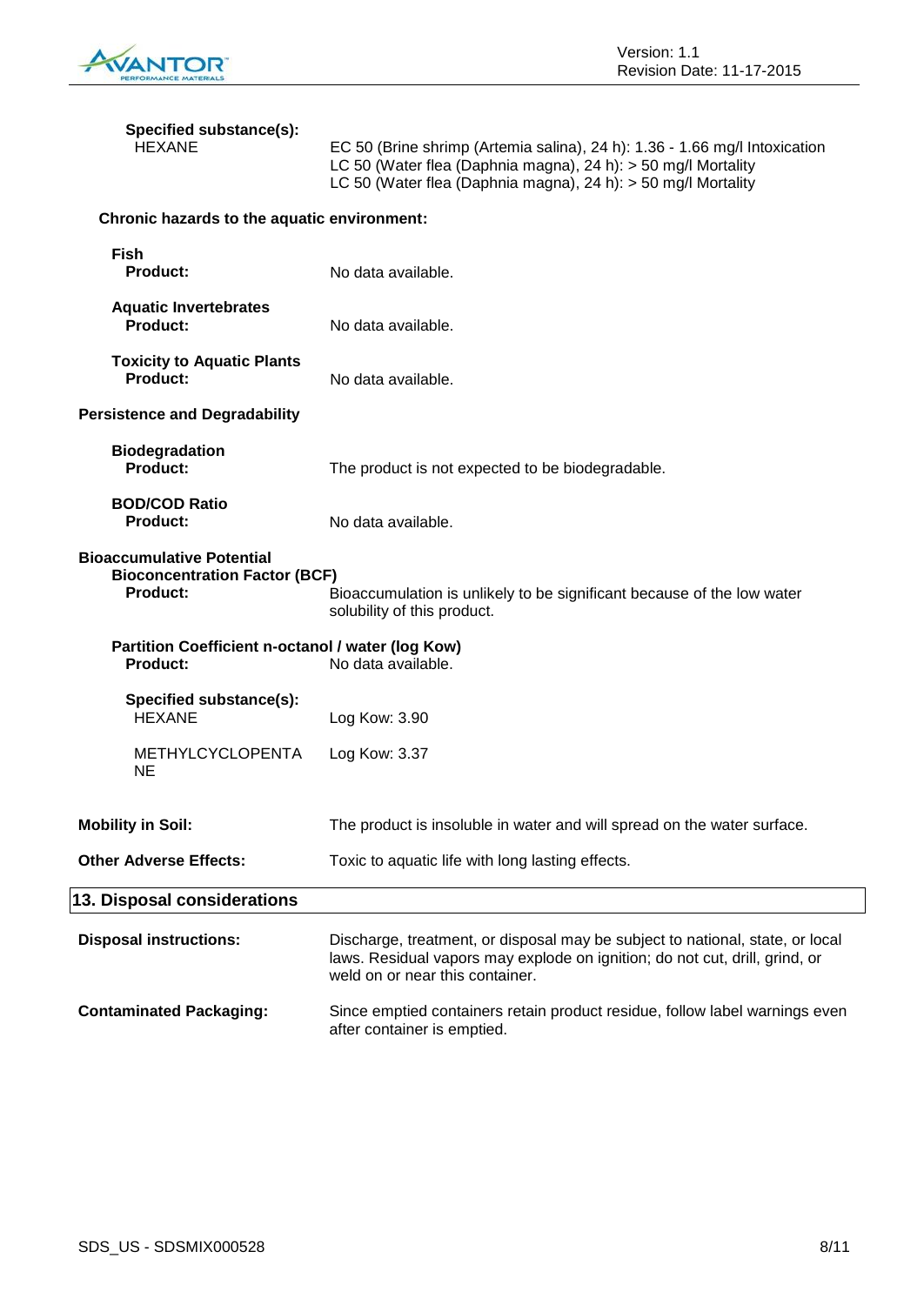

**DOT**

## **14. Transport information**

| וטע                               |                |
|-----------------------------------|----------------|
| <b>UN Number:</b>                 | <b>UN 1208</b> |
| <b>UN Proper Shipping Name:</b>   | Hexanes        |
| <b>Transport Hazard Class(es)</b> |                |
| Class(es):                        | 3              |
| Label(s):                         | 3              |
| Packing Group:                    | $\mathbf{I}$   |
| <b>Marine Pollutant:</b>          | Yes            |
| Special precautions for user:     |                |
| <b>IMDG</b>                       |                |
| UN Number:                        | <b>UN 1208</b> |
| <b>UN Proper Shipping Name:</b>   | <b>HEXANES</b> |
| <b>Transport Hazard Class(es)</b> |                |
| Class(es):                        | 3              |
| $Label(s)$ :                      | 3              |
| EmS No.:                          | $F-E$ , S-D    |
|                                   |                |
| Packing Group:                    | Ш              |
| <b>Marine Pollutant:</b>          | Yes            |
| Special precautions for user:     |                |
| <b>IATA</b>                       |                |
| UN Number:                        | <b>UN 1208</b> |
| Proper Shipping Name:             | Hexanes        |
| Transport Hazard Class(es):       |                |
| Class(es):                        | 3              |
| $Label(s)$ :                      | 3              |
| <b>Marine Pollutant:</b>          | Yes            |
| Packing Group:                    | $\mathbf{II}$  |
| Special precautions for user:     |                |
| 15. Regulatory information        |                |

## **US Federal Regulations**

## **TSCA Section 12(b) Export Notification (40 CFR 707, Subpt. D) US. OSHA Specifically Regulated Substances (29 CFR 1910.1001-1050)** None present or none present in regulated quantities.

## **CERCLA Hazardous Substance List (40 CFR 302.4):**

| <b>Chemical Identity</b> | <b>Reportable quantity</b> |
|--------------------------|----------------------------|
| HEXANE                   | 5000 lbs.                  |

## **Superfund Amendments and Reauthorization Act of 1986 (SARA)**

## **Hazard categories** Acute (Immediate) Chronic (Delayed) Fire

## **SARA 302 Extremely Hazardous Substance**

None present or none present in regulated quantities.

#### **SARA 304 Emergency Release Notification**

| <b>Chemical Identity</b> | <b>Reportable quantity</b> |
|--------------------------|----------------------------|
| HEXANE                   | 5000 lbs.                  |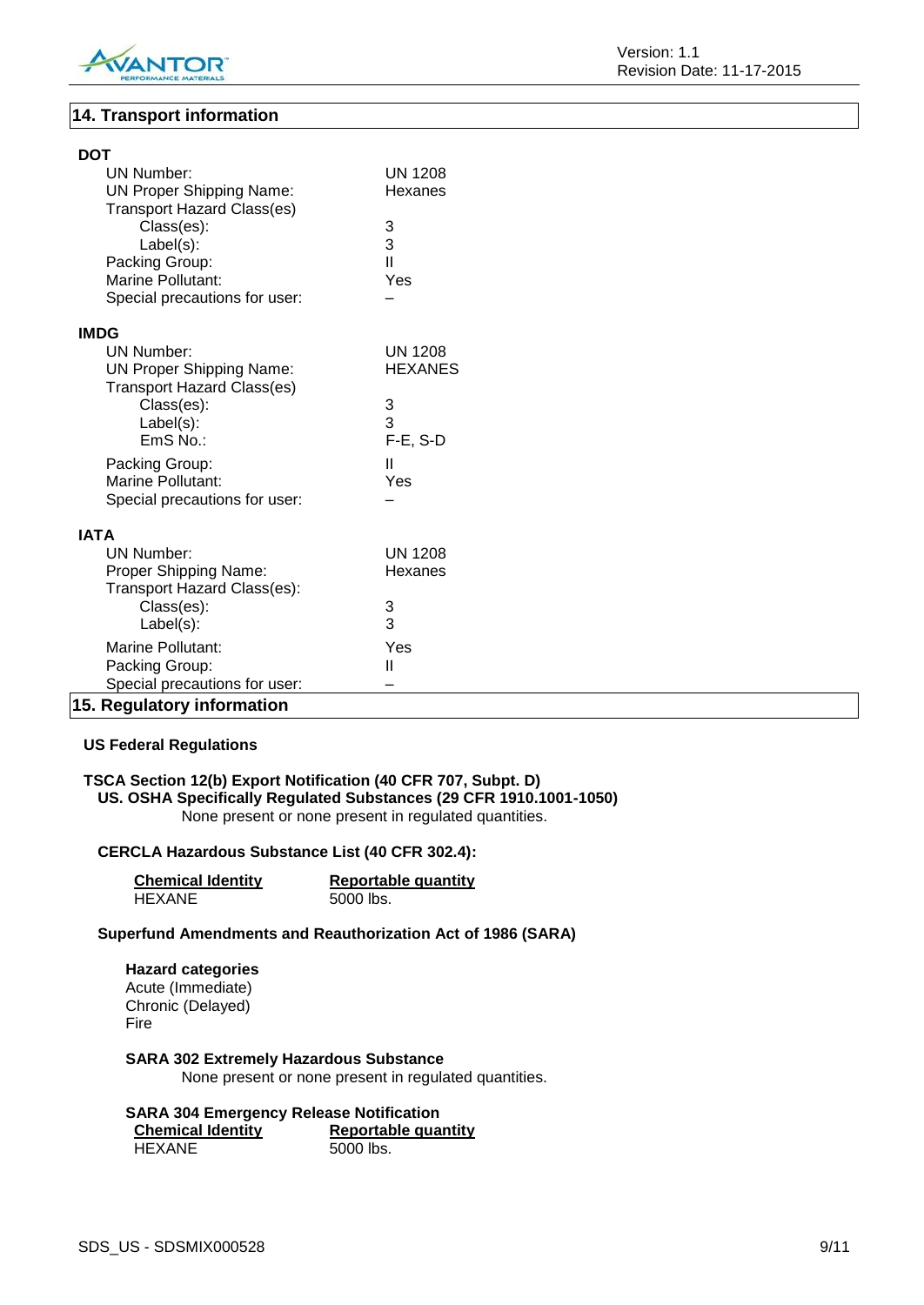

#### **SARA 311/312 Hazardous Chemical Chemical Identity Threshold Planning Quantity**

| <b>Chemical Identity</b> | Threshold Planning Quantity |
|--------------------------|-----------------------------|
| <b>HEXANE</b>            | 10000 lbs                   |

## **SARA 313 (TRI Reporting)**

|                          | Reporting     | Reporting threshold for |
|--------------------------|---------------|-------------------------|
|                          | threshold for | manufacturing and       |
| <b>Chemical Identity</b> | other users   | processing              |
|                          |               |                         |

**Clean Water Act Section 311 Hazardous Substances (40 CFR 117.3)** None present or none present in regulated quantities.

**Clean Air Act (CAA) Section 112(r) Accidental Release Prevention (40 CFR 68.130):** None present or none present in regulated quantities.

#### **US State Regulations**

**US. California Proposition 65** No ingredient regulated by CA Prop 65 present.

**US. New Jersey Worker and Community Right-to-Know Act**

**Chemical Identity** HEXANE

## **US. Massachusetts RTK - Substance List**

**Chemical Identity HEXANE** 

## **US. Pennsylvania RTK - Hazardous Substances Chemical Identity**

HEXANE

## **US. Rhode Island RTK**

**Chemical Identity HEXANE** 

## **Inventory Status:**

| Australia AICS:                          | On or in compliance with the inventory |
|------------------------------------------|----------------------------------------|
| Canada DSL Inventory List:               | On or in compliance with the inventory |
| <b>EU EINECS List:</b>                   | On or in compliance with the inventory |
| Korea Existing Chemicals Inv. (KECI):    | On or in compliance with the inventory |
| Philippines PICCS:                       | On or in compliance with the inventory |
| US TSCA Inventory:                       | On or in compliance with the inventory |
| New Zealand Inventory of Chemicals:      | On or in compliance with the inventory |
| Japan (ENCS) List:                       | Not in compliance with the inventory.  |
| China Inv. Existing Chemical Substances: | On or in compliance with the inventory |
| Canada NDSL Inventory:                   | Not in compliance with the inventory.  |
| Japan ISHL Listing:                      | Not in compliance with the inventory.  |
| Japan Pharmacopoeia Listing:             | Not in compliance with the inventory.  |
|                                          |                                        |

**16.Other information, including date of preparation or last revision**

## **NFPA Hazard ID**